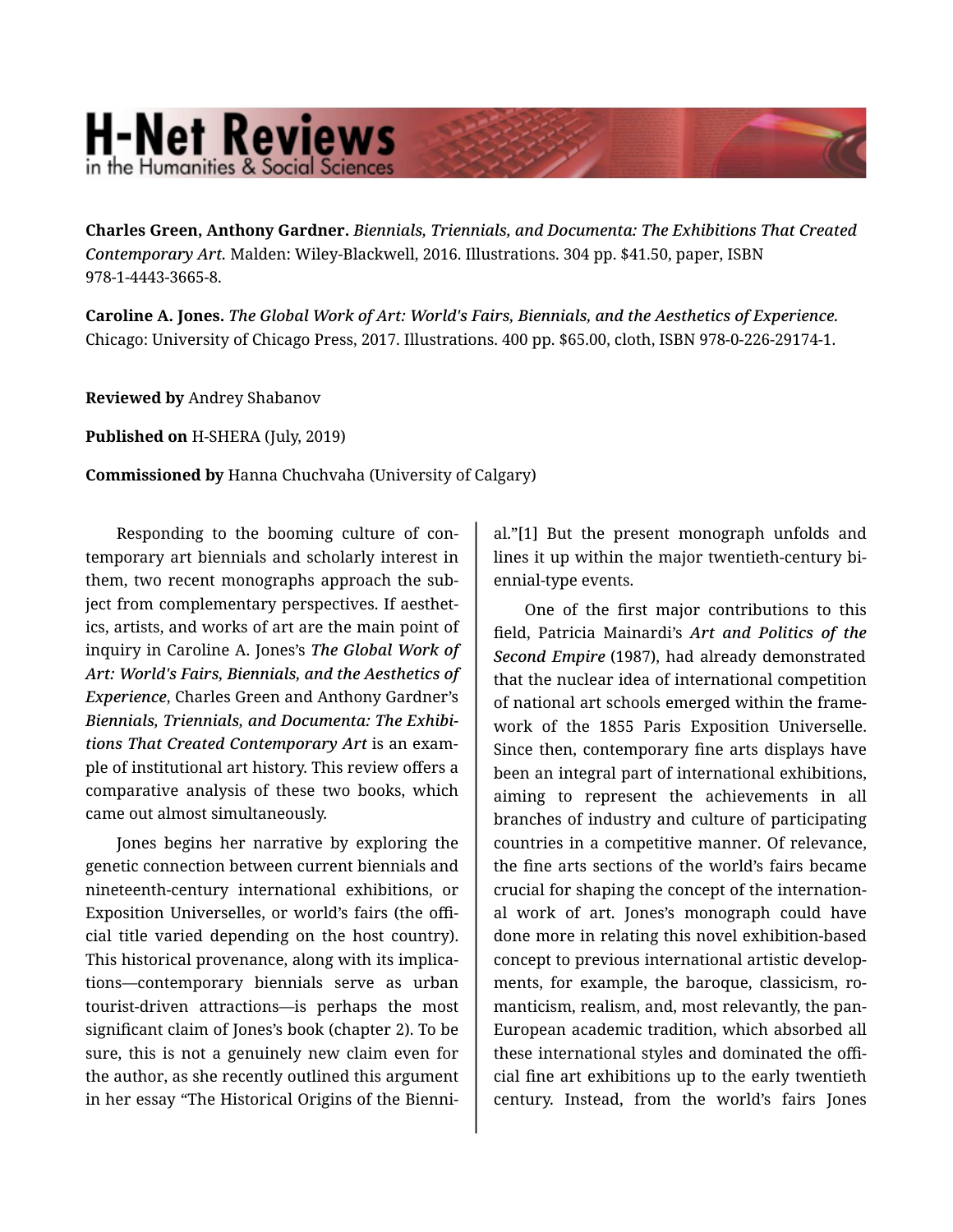jumps to La Biennale di Venezia, inaugurated in 1895, thus skipping the Munich International Art Exhibitions, which were launched in 1869, proba‐ bly because they still remain understudied. In any case, with gradual introductions of national pavil‐ ions that began in 1907, La Biennale di Venezia se‐ cured its position of being the principal interna‐ tional competition in contemporary art (chapter 3). After the Paris Exposition of 1937, the interna‐ tional exhibitions (now referred to as expos) ceased to include any serious surveys of contem‐ porary visual art. Hence, Jones reasonably consid‐ ers La Biennale di Venezia as a paradigmatic show, in imitation of or in contrast to which all other subsequent biennale-type events emerged. The earliest of these was the São Paulo Bienal (chapter 4). Inaugurated in 1951, it "forever changed art-world geography," marking the change from international to a new, global work of art (p. 113). The São Paulo Bienal became not only the first non-European biennale but also the first to be hosted by a non-Western country.

This institutional genealogy of the notion of a global work of art is, however, only part of Jones's more ambitious undertaking, which aims to demonstrate the dramatic shift in the way the work of art evolved from an object to an experi‐ ence-based medium. In her words, "art inserted into biennials in the postwar period came to in‐ corporate the festal and ephemeral components inherited from the fairs. From art as object, we shift definitively to art as event" (p. 165). Jones counts various factors that influenced this shift. One of them was La Biennale di Venezia, when in response to the 1968 student revolts, works of art on display stopped being sold, and the exhibition ceased being an explicitly commercial event. This market role was apparently delegated to interna‐ tional art fairs, such as Art Basel, which emerged in 1970, as Jones notes. Supposedly free from com‐ mercial constraints, the biennale became open to a more experimental, time- and event-based art. Yet, according to Jones, the most important change turned out to be the innovative curatorial

practice of Gastarbeiter's Harald Szeemann. This included foremost his influential fifth edition of documenta in 1972 with its "100-Day Event" that featured performances, lectures, and happenings (chapter 5). Jones's analysis of the evolution of work of art from an object to an experience is based on the artistic practice of Lygia Clark, Hélio Oiticica, Joseph Beuys, Tino Sehgal, Olafur Elias‐ son, and Pipilotti Rist, among others. But this is ac‐ companied with philosophical discourse, which traces the development of the aesthetics of the ex‐ perience. The list of discussed theorists is even longer than that of artists and includes Immanuel Kant, Georg Wilhelm Friedrich Hegel, Karl Marx, Theodor Adorno, Martin Heidegger, Walter Ben‐ jamin, Jacques Derrida, Michel Foucault, Maurice Merleau-Ponty, Jean-François Lyotard, Noam Chomsky, Alain Badiou, and Jacques Rancière, to name a few. In this way, the vanishing point of the book is the two concluding theoretical chapters, which deal with concepts of "experience" (chapter 6) and "critical globalism" (chapter 7).

It is indeed legitimate to ask: what sort of aes‐ thetics did the long-term global biennalization produce and what were its unique qualities? Un‐ fortunately, the concurrent examination of artis‐ tic practice and theory does not offer enlightening synergy in Jones's narrative. As numerous art his‐ tory books have demonstrated, the artistic medi‐ um went through a remarkable evolution in the course of the twentieth century: from painting and sculpture to installation, conceptual and video art, environment art, happenings, perfor‐ mances, and all sorts of time- and experiencebased art. The extent to which the biennials shaped, intervened, and enriched rather than merely represented or amplified this evolution on a global scale remains largely obscure in Jones's book.

It is possible that incomplete arguments in Jones's monograph stem from the way the narra‐ tive is delivered. While this informative book is filled with significant names, dates, details, theo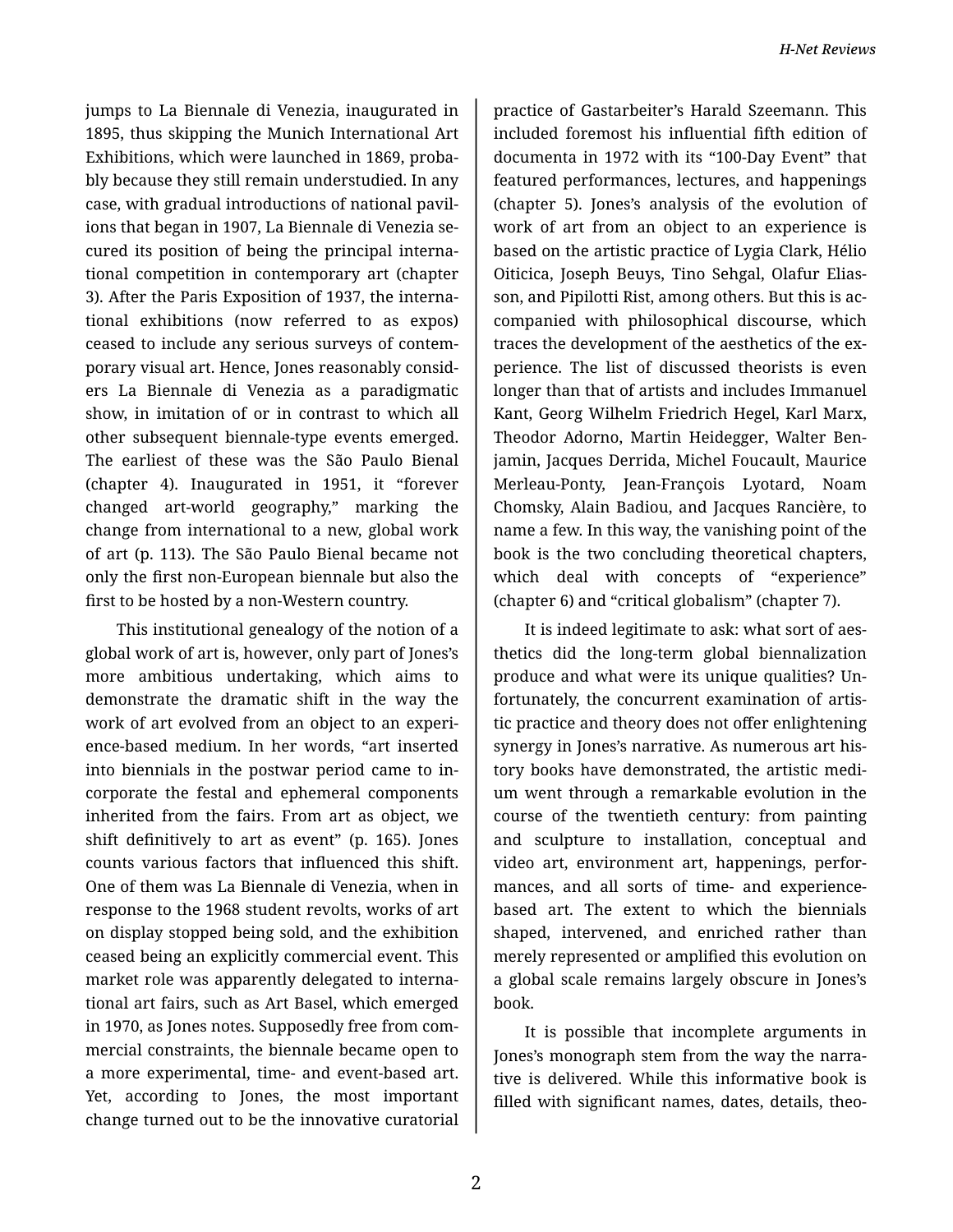ries, erudition, and illustrations, the narrative is just too kaleidoscopic to be a coherent and easy to follow story. Much of the polemics are framed through questions and claims rather than an‐ swers. Even if the author is inclined to (over)use questions and claims as a rhetorical device, it would have been helpful to have a clear hierarchy within that network of questions, claims, and as‐ sertions. Moreover, the text gives an impression of a collection of what used to be separate articles, exhibition reviews, and columns written on vari‐ ous occasions. As a result, one encounters a few semantic repetitions from chapter to chapter.

Jones's monograph came out around the same time as another impressive work, Green and Gardner's *Biennials, Triennials and Documenta*, which likewise traverses much of the same chronological territory as Jones's book but is more ambitious in terms of the geography. The authors make no secret that *Biennials, Triennials and Doc‐ umenta* is a collection of previously published texts. This effort, however, resulted in an updated, edited, and coherent narrative, and therefore, the book would be useful for university students as much as for the general reader interested in the subject.

*Biennials, Triennials and Documenta* is an ex‐ cellent introduction to the history of the globaliza‐ tion of biennials or biennalization. Green and Gardner cover all major biennial-type events and their constellations that emerged on the five con‐ tinents: Documenta, Manifesta, Tirana, and Venice Biennales, among others, in Europe; in South America, the São Paulo Bienal and Bienal de La Habana; the Johannesburg Biennale in Africa; the Biennale of Sydney and Asia-Pacific Triennial, among others, in Australia; and Gwangju, Shang‐ hai, and Istanbul Biennials in Asia. Significantly, in each case, Green and Gardner provide initial historical, political, and cultural details, which help the reader grasp what was unique about this or that initiative in a particular region. As the book consistently promotes an exhibition-based

approach to the subject, the major protagonists here become the curators: Harald Szeemann, Jean-Hubert Martin, Okwui Enwezor, Hans-Ulrich Obrist, Massimiliano Gioni, and Francesco Bona‐ mi, among others, while an illustrative line solely consists of exhibition catalogues and posters. Szeemann's documenta 5 once again becomes a principal turning point, since it marked the emer‐ gence of a curatorial-type show that resonated with the social and political fabric of the period. The authors equally trace the disintegration of the "authoritarian curatorial model," associated with Szeemann, over time and the role of such figures as Enwezor in this development.

Given its enormous chronological and geo‐ graphic scope, it is perhaps not surprising that *Bi‐ ennials, Triennials and Documenta* has some un‐ delivered promises. The most regretful of them is that the concept of "biennial art" is not fully dis‐ cussed and developed. Green and Gardner intro‐ duce the idea that some art projects could only be "made with the encouragement and infrastruc‐ ture offered by biennial directors" and later ex‐ plain that this meant that "biennial art" became "large-scale, spectacular installations and moving image projections" but do not go into depth about the history, aesthetics, or economics of that con‐ cept (pp. 40, 253). Certainly, this is where Jones's monograph complements the story. And as with Jones's book, here too, the closer authors of *Bien‐ nials, Triennials and Documenta* are to the present-day, the more fragmentary the narratives become, clearly signalling that the lack of neces‐ sary historical distance to the described develop‐ ments is difficult for making viable analytical ob‐ servations.

## Note

[1]. Caroline Jones, "The Historical Origins of the Biennial," in *The Biennial Reader*, ed. Elena Filipovic, Marieke van Hal, and Solveig Øvstebø (Bergen: Bergen Kunsthall; Ostfildern: Hatje Cantz, 2010), 66-87.